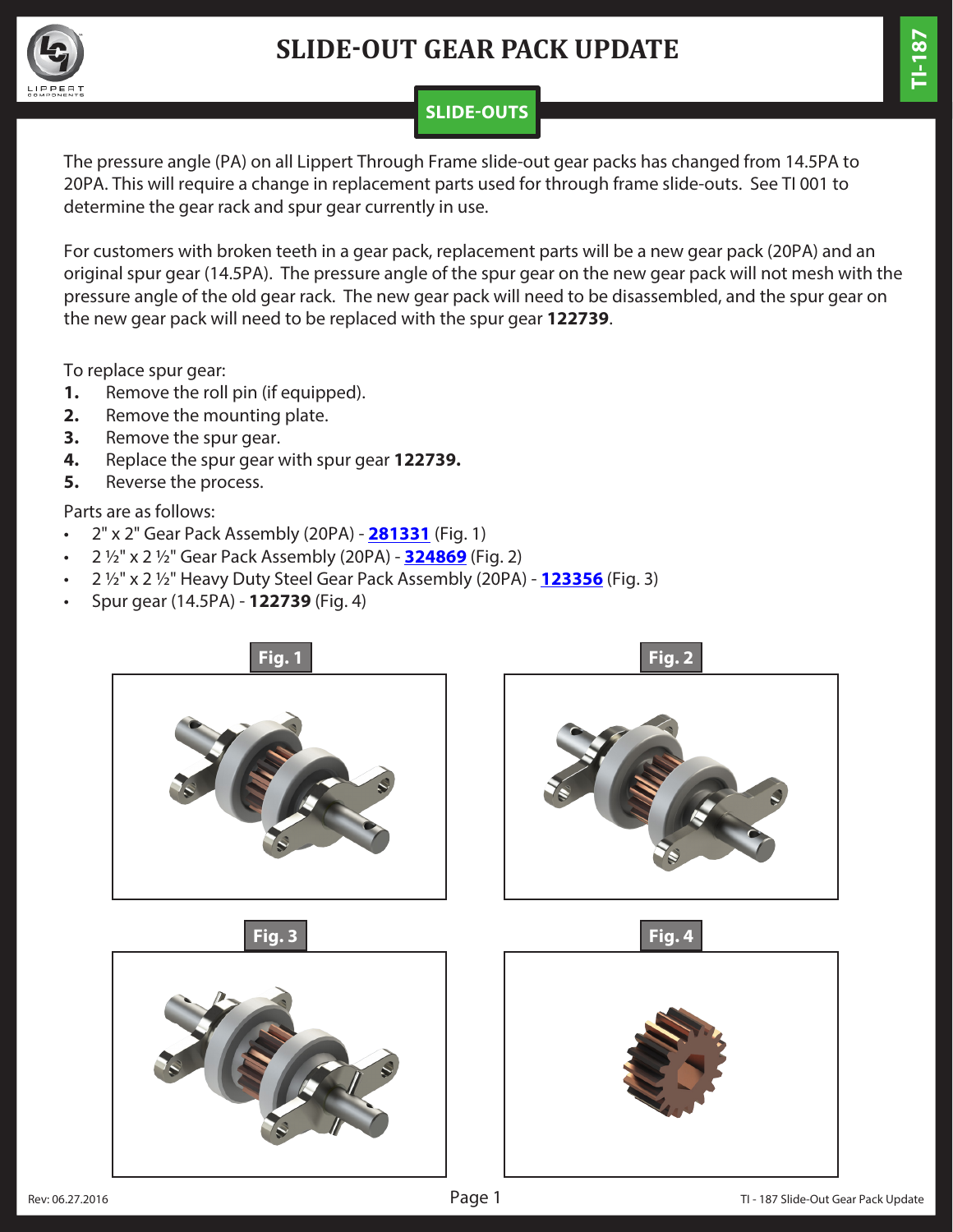

## **SLIDE-OUT GEAR PACK UPDATE**

### **SLIDE-OUTS**

For customers with broken teeth in a gear rack, replacement parts will be two new inner arms, and two new gear packs. Both inner arms and gear packs must be replaced at the same time in order to maintain timing. The pressure angle of the spur gear on the new gear pack will not mesh with the pressure angle of the old gear rack.

Parts are as follows:

- 2" x 2" Inboard (20PA) **163778** (Fig. 5.1, Fig 5.2)
- 2" x 2" Outboard (20PA) **[145736](https://store.lci1.com/2x2-outboard-inner-tube-assembly)** (Fig. 6.1, Fig 6.2)
- 2" x 2" Gear Pack Assembly (20PA) **[281331](https://store.lci1.com/gear-packs-for-slide-out-mechanisms-p193) (**Fig. 1)
- 2 1/2" x 2 1/2" Inboard (20PA) **[143710](https://store.lci1.com/inboard-inner-tube-assembly)** (Fig. 7.1, Fig 7.2)
- 2 1/2" x 2 1/2" Outboard (20PA) **[143707](https://store.lci1.com/outboard-inner-tube-assembly)** (Fig. 8.1, Fig 8.2)
- 2 1/2" x 2 1/2" Gear Pack Assembly (20PA) **[324869](https://store.lci1.com/gear-packs-for-slide-out-mechanisms-p193)** (Fig. 2)
- 2 1/2" x 2 1/2" Heavy Duty Steel Gear Pack Assembly (20PA) **[123356](https://store.lci1.com/gear-packs-for-slide-out-mechanisms-p193)** (Fig. 3)